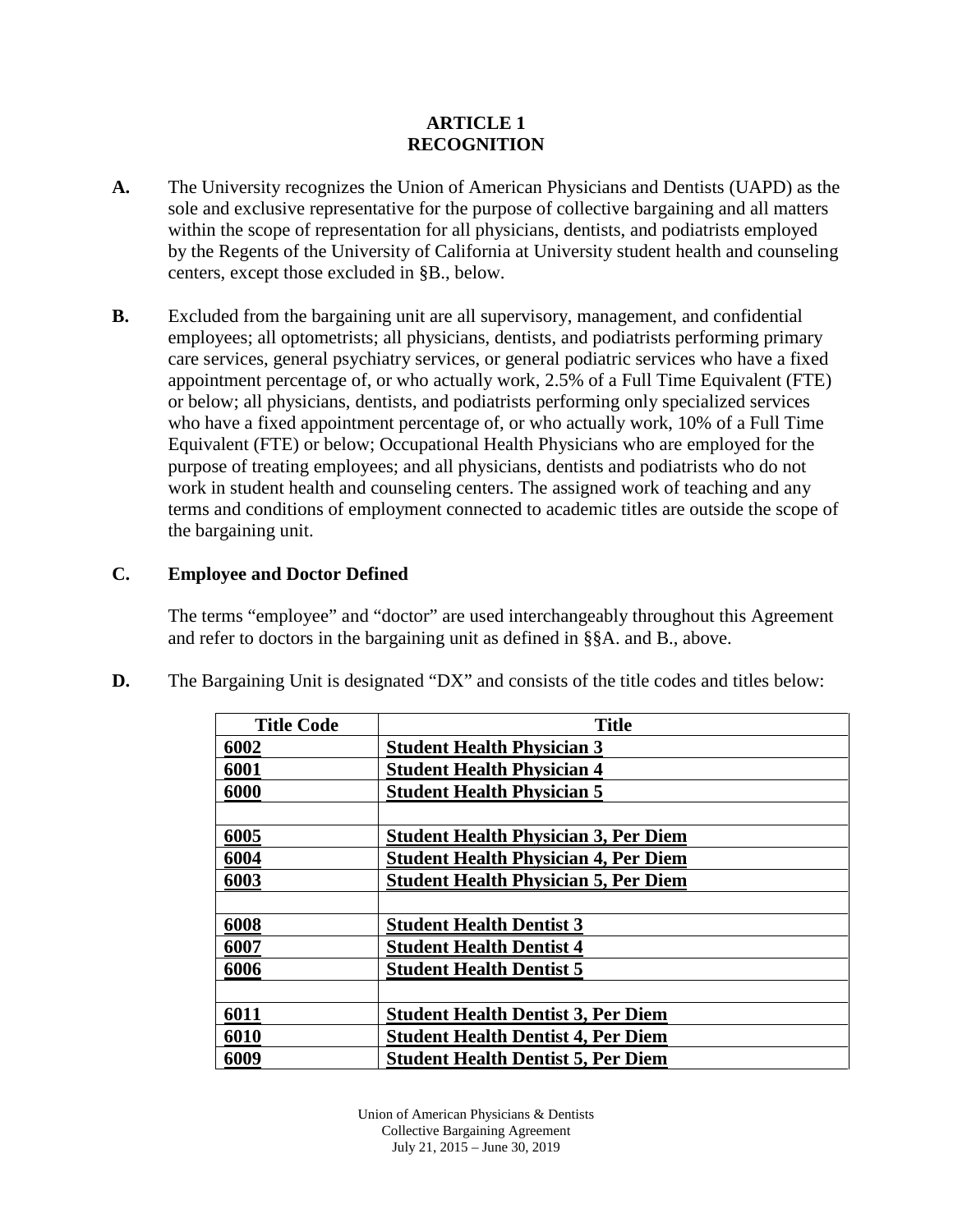For initial transition only and for purposes of creating new DX unit title codes and titles, the transition from a doctor's non-represented title to a bargaining unit title as listed above shall not result in a decrease to their hourly wage or annualized salary.

## **E. Bargaining Unit Modification**

The recognized unit may be modified by written agreement of the parties to this Memorandum of Understanding (MOU), pursuant to the rules and regulations of the Public Employment Relations Board (PERB). Any approved modification shall automatically become part of this MOU.

### **F. New Classifications**

At such time that the University creates a new classification or title within the bargaining unit, the University shall mail a notice with Proof of Service to the Union advising of the DX designation to the title and title code at least sixty (60) calendar days before the proposed date of implementation. UAPD shall have thirty (30) calendar days after mailing of such notice to contest the University's assignment of the newly created classification/title to the bargaining unit. No doctor shall be assigned to the newly established classification/title until the sixty (60) day notice period is complete.

- 1. If UAPD does not contest the bargaining unit assignment of the newly created classification/title within the allotted period, the unit assignment of the new classification shall be deemed agreeable to the parties and employees shall be assigned to the newly created classification.
- 2. If the Union contests the bargaining unit assignment of the newly created classification/title in a timely manner, the new classification shall not be placed in the unit until agreement between the parties is achieved or the issue is resolved by PERB, whichever occurs first. However, the duties associated with the position may be assigned to the affected employee.
- 3. If the new classification is included in the bargaining unit in accordance with the provisions above, the University and the Union shall meet and confer regarding the salary range for the new classification.

# **G. Modification from Unit to Non-Unit Positions**

In the event the University proposes to move a title/title code out of the bargaining unit, the University shall mail a notice to the Union, with Proof of Service, at least sixty (60) calendar days prior to the proposed implementation. UAPD shall have thirty (30) calendar days after mailing of such notice to contest the University's determination.

If the Union disagrees with the University's proposed removal of a title/title code from the bargaining unit, the University may submit the dispute to PERB for resolution. If the Union does not contest the reclassification or designation for exclusion within the allotted